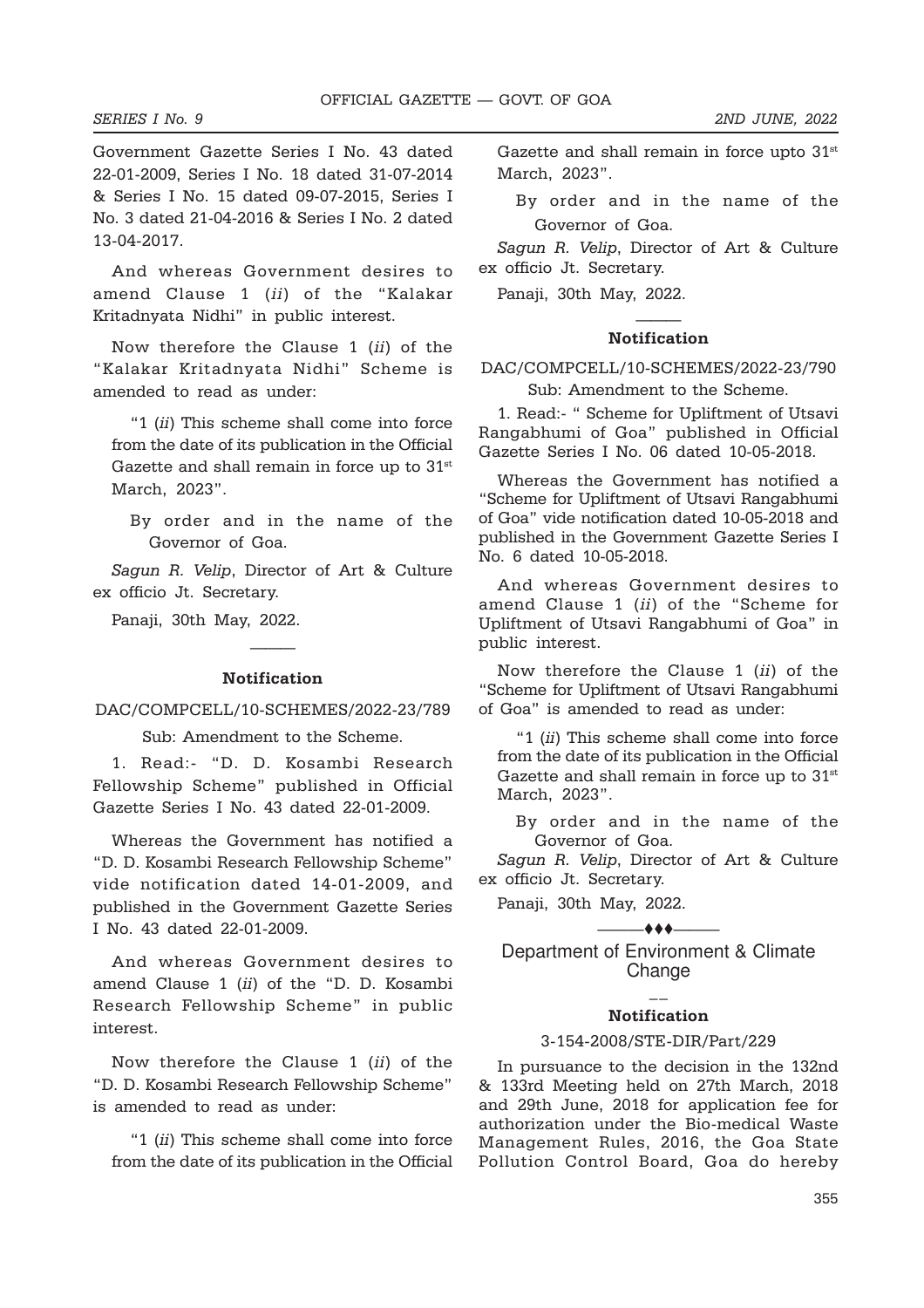prescribe the following fees for consideration of authorization of the units handling biomedical waste.

Vide letter No. F. No. 20/7/2018-HSDM dated 14-09-2018 the Ministry of Environment Forest and Climate Change has clarified as follow:—

"It is to inform you that as per Para 6 and Schedule-III of the BMWM Rules, 2016 a Central Monitoring Committee under the chairmanship of Additional Secretary, MoEFCC has been constituted to review the implementation of the Bio-medical Waste Management (BMWM) Rules, 2016 in the country.

The issue pertaining to levying of particular registration/authorization fee was discussed in the 1st meeting of the Central Monitoring Committee held on 15-2-2018 wherein it was decided that charging of registration fee is a State specific issue and comes under the purview of State Pollution Control Boards/Pollution Control Committee and is beyond the scope of the Rules to prescribe for the same. It was also decided that State Pollution Control Boards/Pollution Control Committees should make the registration process digital through "on-line system" in order to make the process simple for SPCBs as well as Health Care Facilities".

The State Pollution Control Board is entrusted with the following responsibilities as stipulated at Sr. No. 6 of Schedule III of these Rules:—

| 6. State Pollution Control Boards or Pollution<br><b>Control Committees</b> | i.    | Inventorisation of Occupiers and data on bio-<br>medical waste generation, treatment & disposal.                                                                                                                                                                                                             |
|-----------------------------------------------------------------------------|-------|--------------------------------------------------------------------------------------------------------------------------------------------------------------------------------------------------------------------------------------------------------------------------------------------------------------|
|                                                                             | ii.   | Compilation of data and submission of the same<br>in annual report to Central Pollution Control Board<br>within the stipulated time period.                                                                                                                                                                  |
|                                                                             | iii.  | Grant and renewal, suspension or refusal cancell-<br>ation or of authorisation under these rules (Rule 7,<br>8 and 10).                                                                                                                                                                                      |
|                                                                             | iv.   | Monitoring of compliance of various provisions and<br>conditions of authorisation.                                                                                                                                                                                                                           |
|                                                                             | v.    | Action against health care facilities or common<br>bio-medical waste treatment facilities for violation<br>of these rules (Rule 18).                                                                                                                                                                         |
|                                                                             | vi.   | Organizing training programmes to staff of health<br>care facilities and common bio-medical waste<br>treatment facilities and State Pollution Control<br>Boards or Pollution Control Committee Staff on<br>segregation, collection, storage transportation,<br>treatment and disposal of bio-medical wastes. |
|                                                                             | vii.  | Undertake or support research or operations<br>research regarding bio-medical waste management.                                                                                                                                                                                                              |
|                                                                             | viii. | Any other function under these rules assigned by<br>Ministry of Environment Forest and Climate<br>Change or Central Pollution Control Boards from<br>time to time.                                                                                                                                           |